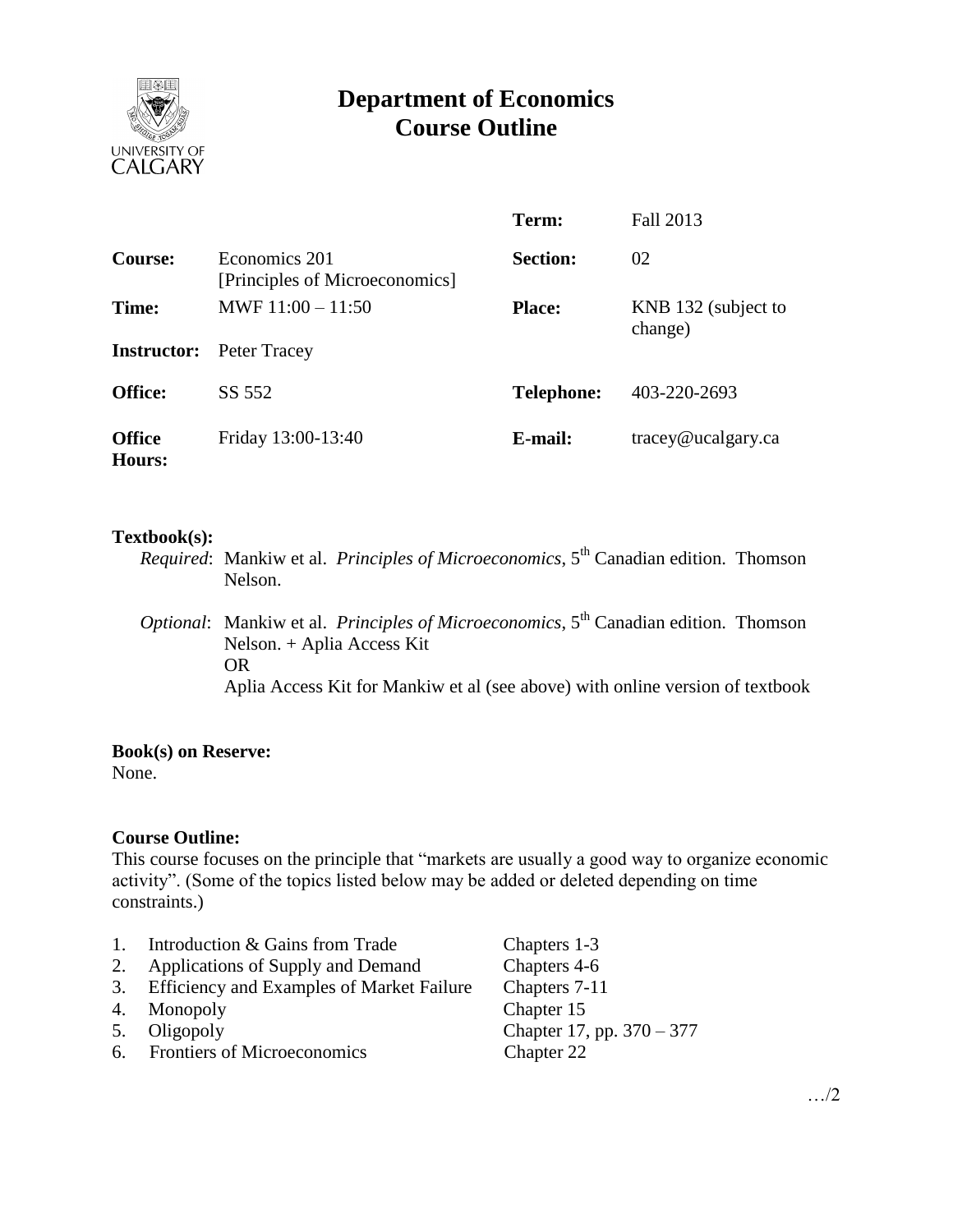## **Grade Determination and Final Examination Details:**

| Midterm Examination: Friday, October 4, 2013 | 35%  |
|----------------------------------------------|------|
| Assignment 1: Wednesday, October 23, 2013    | 7.5% |
| Assignment 2: Monday, November 18, 2013      | 7.5% |
| Final Examination                            | 50%  |

#### Assignments: **Assignments**

- 1. PDF files with the assignments will appear in the Course Documents Section of Blackboard at least 2 weeks before each assignment is due. All assignment questions are multiple choice. **Students must collect an IBM bubble sheet in the lecture exactly 2 weeks before the assignment is due or in a tutorial (tutorial times will be announced by September 24 at the latest) at some point prior to the assignment being due. Instructors will not have the IBM sheets for the assignments in lectures other than in the one 2 weeks before the assignment is due. Please ensure that you fill in the bubbles for your UCID# and your name. If an assignment does not have both a UCID# and name filled in the bubble sheets, the score on that assignment will be zero.**
- 2. **Assignments will be due at the beginning of the lectures on both October 23 and November 18. Late assignments will not be accepted under any circumstances. Assignments sent electronically will not be accepted under any circumstances. Assignments slid under the office door will receive a grade of zero. Only assignments handed in at the beginning of the lecture on the appropriate due date will be accepted.**

## **Aplia and Practice Problems***:*

- 1. If you choose one of the textbook options that includes Aplia, you will be required to access the Aplia website at [http://aplia.com](http://aplia.com/) . Please register on the website within the first week of classes. Should you only purchase the online textbook with Aplia access, you have to pay for Aplia within the deadline set by Aplia.
- 2. Using Aplia, you will be able to complete practice problem sets. **Aplia problem sets are entirely optional, as is the purchase of Aplia.**
- 3. Emails regarding Aplia should be directed towards the providers of Aplia, or to the teaching assistants (TAs), who will be assigned to this course.

## Examinations*:*

1. Examinations will consist of multiple choice questions. The assignments, the Midterm Exam, and the Final Exam are intended to be challenging (they are "*tests"* of your understanding of the material).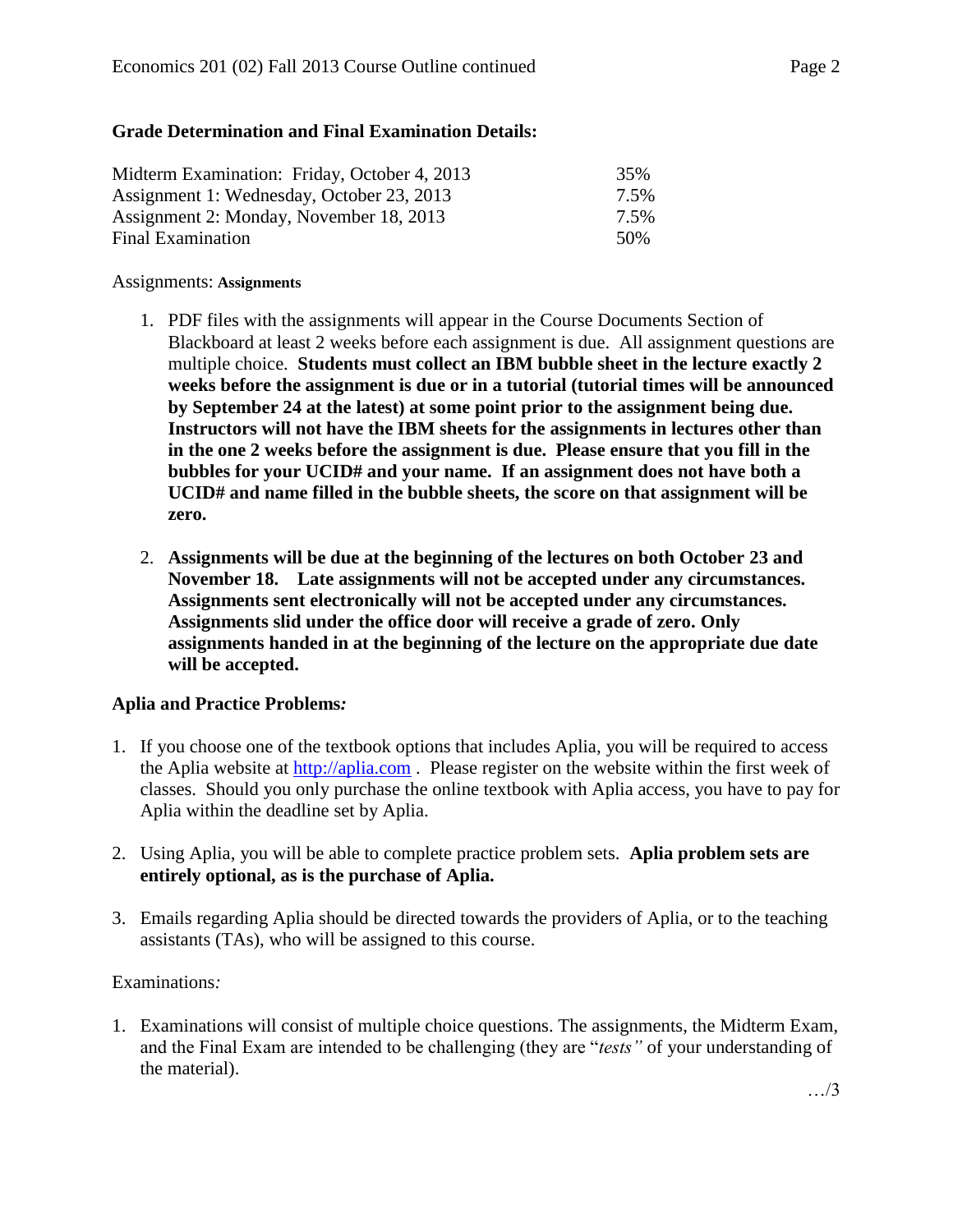- 2. The midterm examination will be held during the lecture time. **The exam must be completed during the specified time. Extra time will not be given for any reason.**
- 3. The final examination will last for two hours and will be scheduled by the Registrar. **The exam must be completed during the specified time. Extra time will not be given for any reason.**
- 4. The use of a non-programmable calculator during tests and examinations is permitted. **The use of graphing calculators, cell phones, and computers is not permitted.**

Assignments, the midterm exam, and the final exam are marked on a numerical (percentage) basis and then converted to letter grades. The course grade is then calculated using the weights indicated above. As a guide to determining standing, these letter grade equivalences will generally apply:

| $A+ 96-100$ B         | $80 - 84$ C- | $61 - 65$ |
|-----------------------|--------------|-----------|
| A $92-95$ B-          | $75 - 79$ D+ | $56 - 60$ |
| A- $89-91$ C+ 71-74 D |              | $50 - 55$ |
| $B+ 85-88$ C 66-70 F  |              | $0 - 49$  |

#### **Notes:**

1. Students should be aware that no "make-up" midterms will be given. Any student who finds it necessary to miss the midterm must notify the instructor in advance and produce a valid medical certificate or other required documentation in order to have the weighting adjusted. This adjustment will result in the final exam counting for 85% of the final grade and the assignments counting for 15 of the final grade. Note that deferred final examinations may contain short/long answer questions. Also, deferred final examinations do not have to cover the same material or have the same format as the regular final examination.

2. Students should be aware that no "make-up" assignments will be given. Any student who finds it necessary to miss an assignment must notify the instructor in advance and produce a valid medical certificate or other required documentation in order to have the weighting adjusted. This adjustment will result in the weight for the missing assignment(s) being added to the final exam weight.

3. Examinations will not be given prior to the scheduled date.

4. Students should be aware of the academic regulations outlined in The University of Calgary Calendar.

**5. The use of cell phones for any purpose in class is prohibited**. **The classroom will be a no cell phone zone. Computers may be used for note-taking purposes only.**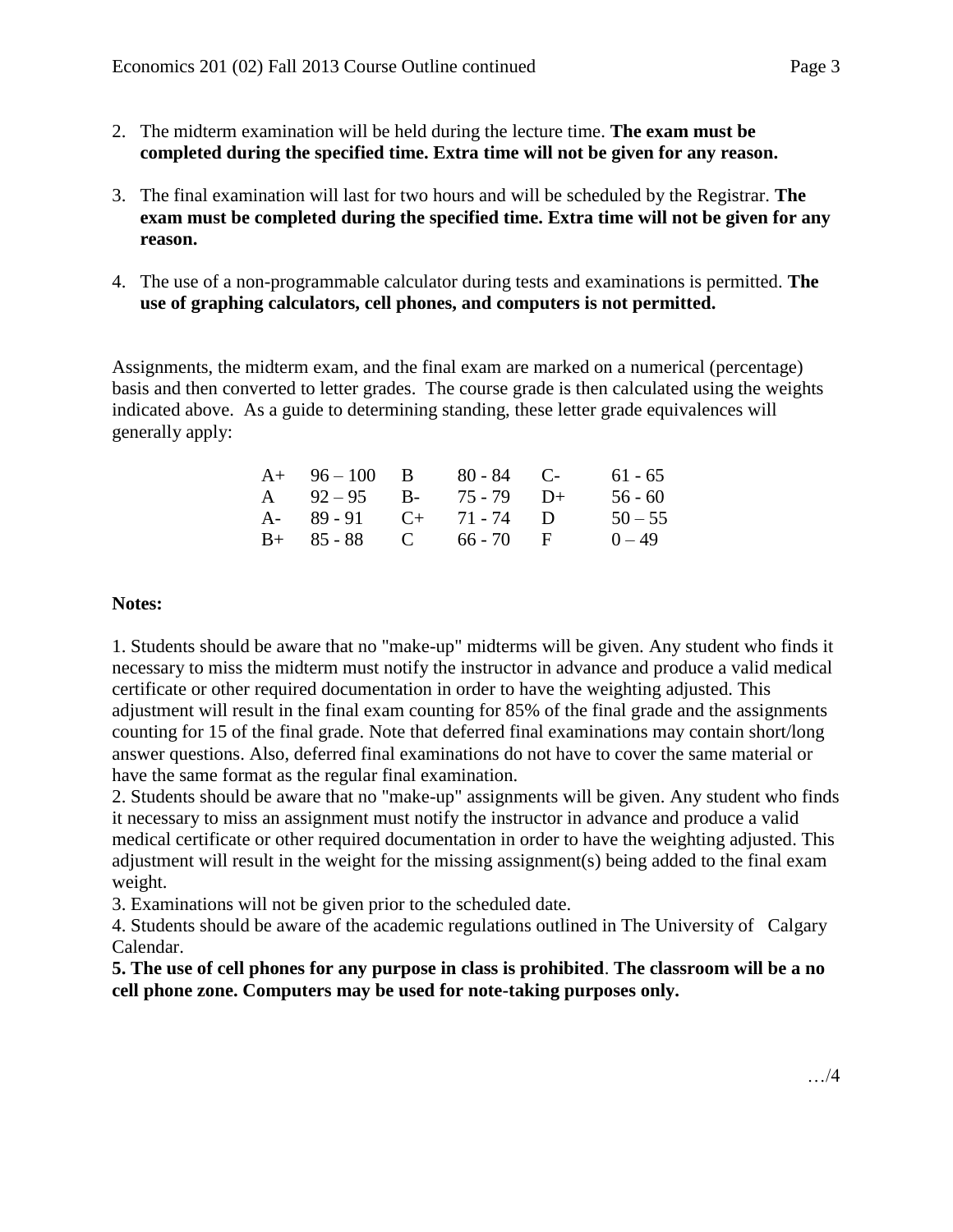6. Students seeking reappraisal of a piece of graded term work should discuss their work

with the instructor *within* 15 days of the work being returned to class. However, the earliest that grades will be discussed will be two days after the return of an assignment or examination.

7. Students will be responsible for all material listed on the course outline, regardless of whether or not the material has been covered in class, unless the instructor notifies the class that the material will not be covered.

8. Please note that the following types of emails will receive no response: emails not addressed to anyone in particular; emails where the recipient's name is not spelled correctly; anonymous emails; emails which do not specify the course and section in which you are registered; and, emails involving questions that are specifically addressed on the course outline.

9. It is the student's responsibility to request academic accommodations. If you are a student with a documented disability who may require academic accommodation and have not registered with the Disability Resource Centre, please contact their office at 220-8237. Students who have not registered with the Disability Resource Centre are not eligible for academic accommodation. **You are also required to discuss your needs with your instructor no later than fourteen (14) days after the start of this course.**

Students' Union Vice-President Academic: Emily Macphail Phone: 220-3911 E-mail [suvpaca@ucalgary.ca](mailto:subpaca@ucalgary.ca)

Students' Union Faculty Representative (Arts) Phone: 220-3913 Office: MSC 251

E-mail [arts1@su.ucalgary.ca](mailto:arts1@su.ucalgary.ca) [arts2@su.ucalgary.ca,](mailto:arts2@su.ucalgary.ca) [arts3@su.ucalgary.ca,](mailto:arts3@su.ucalgary.ca) [arts4@su.ucalgary.ca](mailto:arts4@su.ucalgary.ca)

Society of Undergraduates in Economics (S.U.E.): [www.ucalgary.ca/sue](http://www.fp.ucalgary.ca/econ)

Society of Undergraduates in Economics is a student run organization whose main purpose is to assist undergraduate economics students succeed both academically and socially at the University of Calgary. Services include access to the exam bank, career partnerships with the Career Centre through hosting industry nights and information sessions, recognizing achievements in teaching, and organizing social events for members. Join now by contacting [sue@ucalgary.ca.](mailto:sue@ucalgary.ca)

• Faculty of Arts website at<http://arts.ucalgary.ca/undergraduate> which has detailed information on common academic concerns.